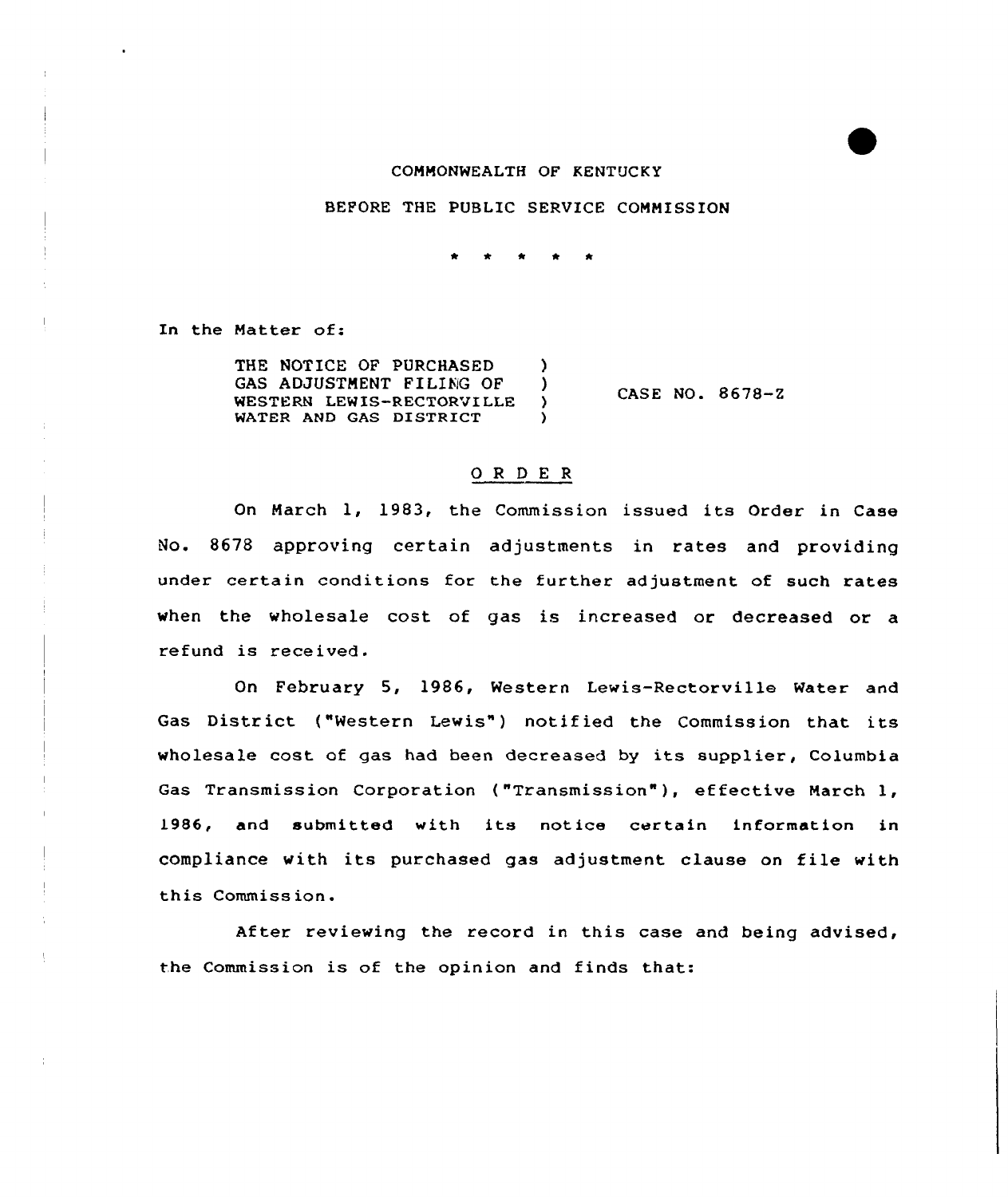(1) Western Lewis' notice of February 5, 1986, set out certain revisions in rates which Western Lewis proposed to place into effect, said rates being designed to pass on the wholesale decrease in price from its supplier in the amount of  $$1,311$  or 2.24 cents per Mcf.

(2) Transmission filed revised rates with the Federal Energy Regulatory Commission ("FERC") to be effective Narch 1, 1986.

(3) Western Lewis' adjustments in rates under the purchased gas adjustment provisions approved by the Commission in its Order in Case No. 8678, dated Narch 1, 1983, are fair, just and reasonable and in the public interest and should be effective with gas supplied on and after Narch 1, 1986.

IT IS THEREFORE ORDERED that:

(1) The rates in the Appendix to this Order be and they hereby are authorized effective with gas supplied on and after Narch 1, 1986.

(2) Within 30 days of the date of this Order Western Lewis shall file with this Commission its revised tariffs setting out the rates authorized herein.

 $-2-$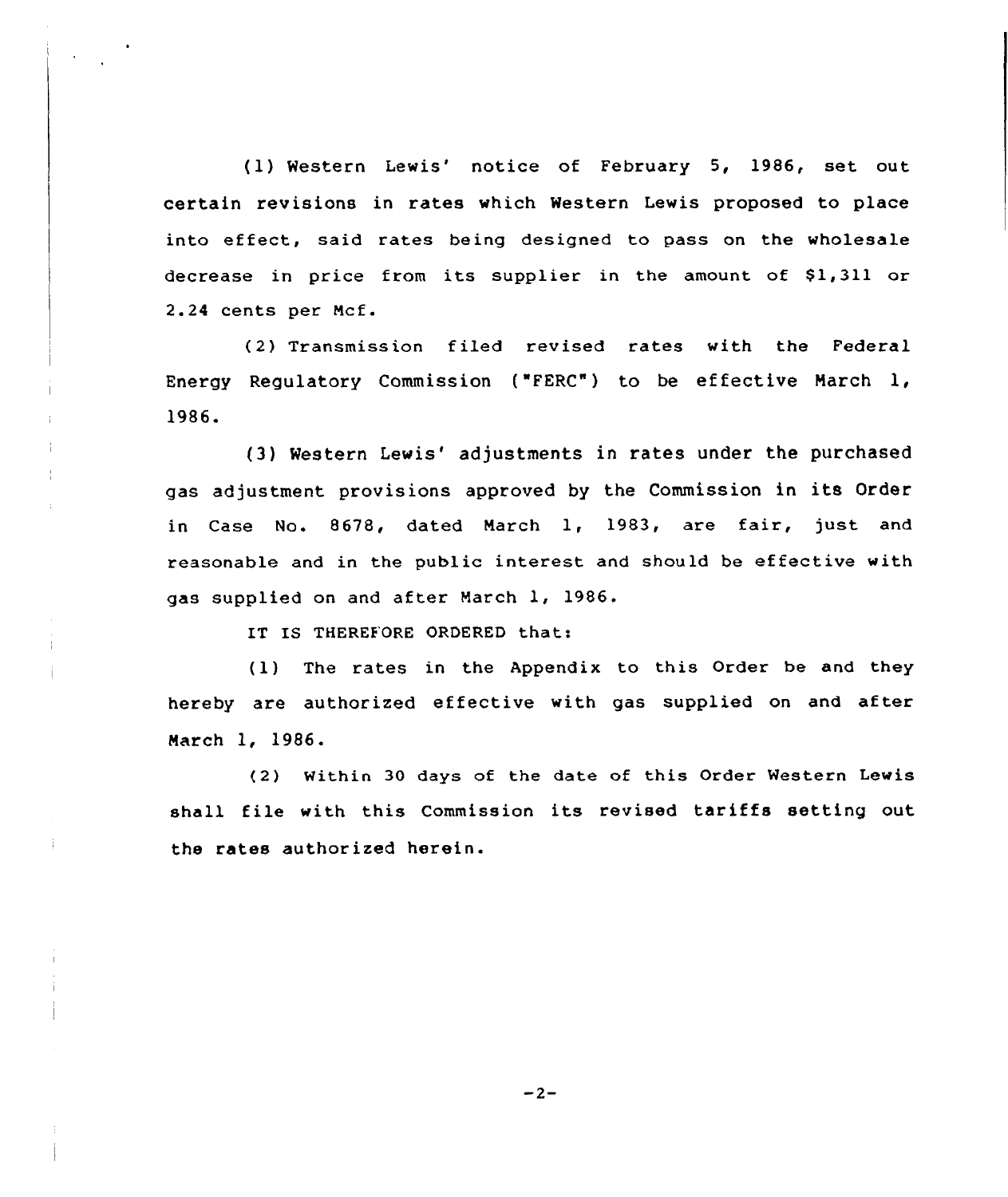Done at Frankfort, Kentucky, this 19th day of February, 1986.

PUBIIC SERVICE COMMISSION

<u>rd D</u> beman Chairman

Vice Chairman ()  $\overline{over}$ 

ATTEST:

Four m. Stage